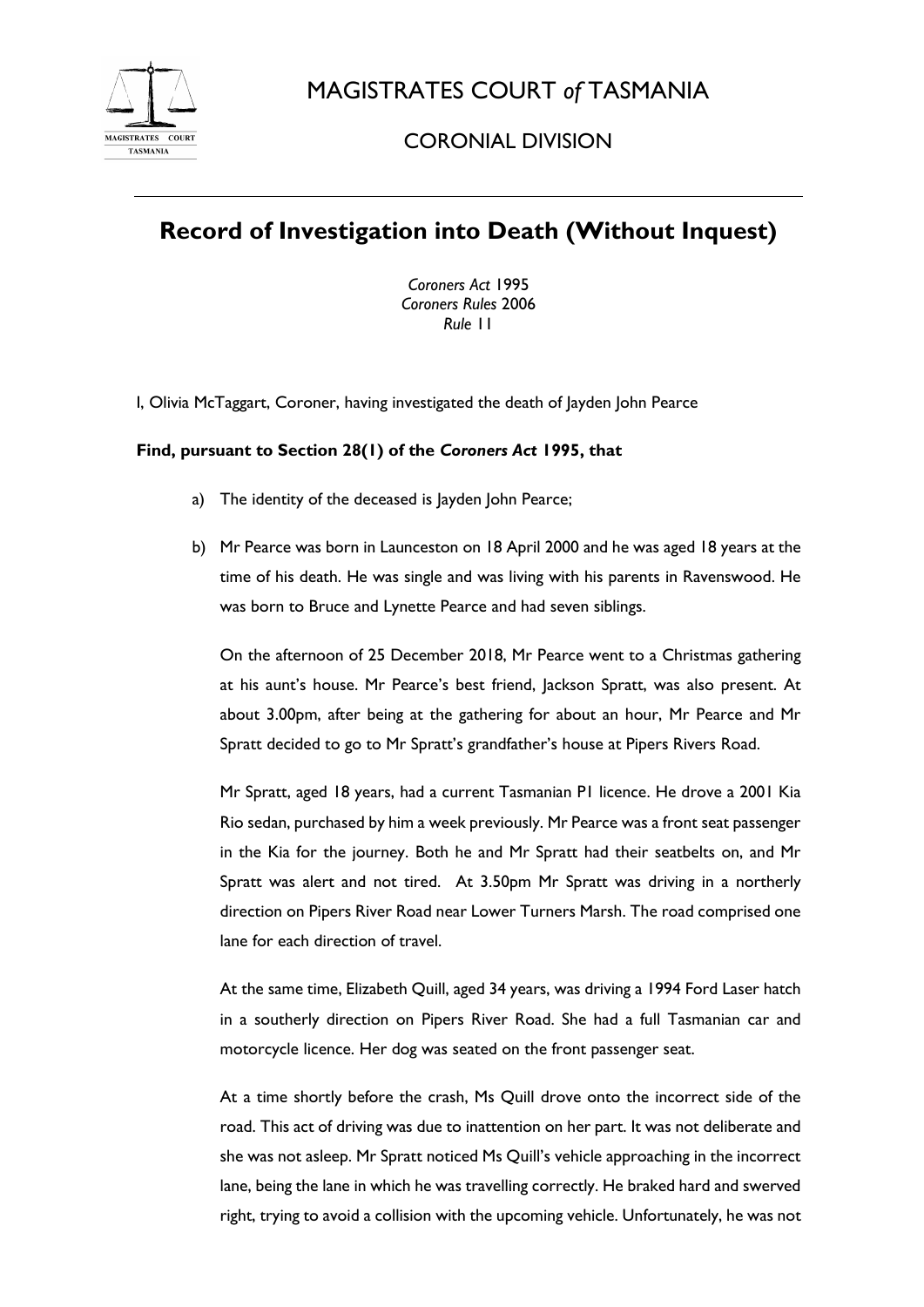able to avoid the frontal crash, which resulted in extensive damage to both vehicles. Both drivers only suffered minor injuries and remained conscious. However, Mr Pearce was rendered unconscious, having suffered severe traumatic brain injury. Despite assistance at the scene and hospitalisation, his injuries were not survivable. He received palliative care and passed away on 29 December 2018. He donated his organs.

A thorough crash investigation commenced immediately after the accident led by Constable Kelly Hindle of Northern Crash Investigation Services. I am satisfied as a result of that investigation that the weather and road conditions played no part in the crash. I am satisfied that there were no defects in relation to either vehicle that contributed to the crash. It does not appear from the investigation that there was excessive speed on the part of either vehicle.

Blood samples were taken from both drivers for analysis. The result of the analysis indicates that both drivers had illicit drugs present in their blood samples. Mr Spratt had smoked cannabis on the night before the accident. Ms Quill told police that she had last smoked methamphetamine in the early morning of 24 December.

I am satisfied that Mr Pearce died as the result of Ms Quill's act of driving on the incorrect side of the road and into the path of the vehicle driven by Mr Spratt. Ms Quill, in her police interview, said that she was unable to remember the moments before the collision or why she was driving on the incorrect side of the road. It is possible that she was fatigued, as phone records indicate that she was not home at 1.54am and that she was engaged on a phone call until about 2.20am that morning. I cannot make any finding upon the effects of her methamphetamine use on 24 December or even whether she gave police a correct account of the time of her last use. I am not required to resolve that issue in this finding in order to fulfil my functions under the Act.

Ms Quill was charged with causing death by negligent driving and pleaded not guilty to the charge. On 1 June 2021 in the Launceston Magistrates Court, Magistrate Brown found Ms Quill to be guilty of the offence and sentenced her to a period of 3 months imprisonment wholly suspended for 2 years on the condition that she commit no imprisonable offence during that period. His Honour also disqualified Ms Quill from driving for a period of 2 years. In sentencing, His Honour found that Ms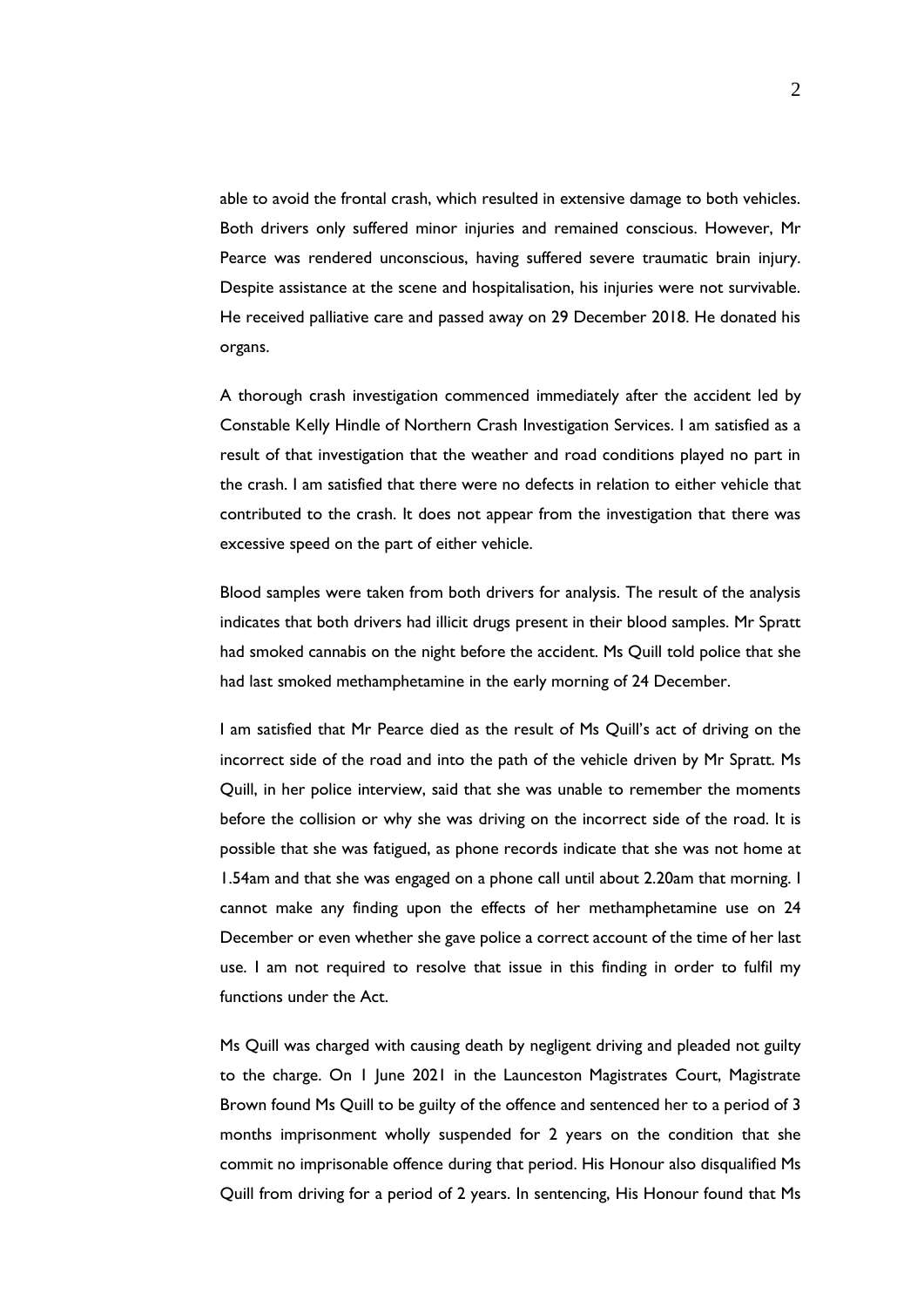Quill caused the crash and the death of Mr Pearce by reason of a lapse of attention whilst driving. He noted the devastating consequences of her actions for Mr Pearce's family and the community generally.

I am satisfied upon the evidence that Mr Spratt took all reasonable action to avoid the crash.

c) Mr Pearce died on 29 December 2018 at the Royal Hobart Hospital, Hobart Tasmania.

In making the above findings, I have had regard to the evidence gained in the investigation into Mr Pearce's death. The evidence includes:

- The Police Report of Death for the Coroner;
- An opinion of the forensic pathologist who conducted the autopsy;
- The results of toxicological analysis of samples of Mr Pearce taken at the time of admission to hospital;
- The results of toxicological analysis of samples from Jackson Spratt taken after the crash;
- The results of toxicological analysis of samples from Elizabeth Quill taken after the crash;
- Affidavits of life extinct and identification;
- Affidavit of Lynette Pearce, mother of Mr Pearce;
- Affidavit of Jackson Spratt, driver of the vehicle involved in the crash;
- Affidavits of Michael Kelly, Sandra Kregor(off-duty police officer) and Dita Campbell (former police officer), witness to the aftermath of the crash;
- Police interview with Elizabeth Quill;
- Affidavit of Barry Spencer, Transport Officer, who inspected the vehicles involved in the crash;